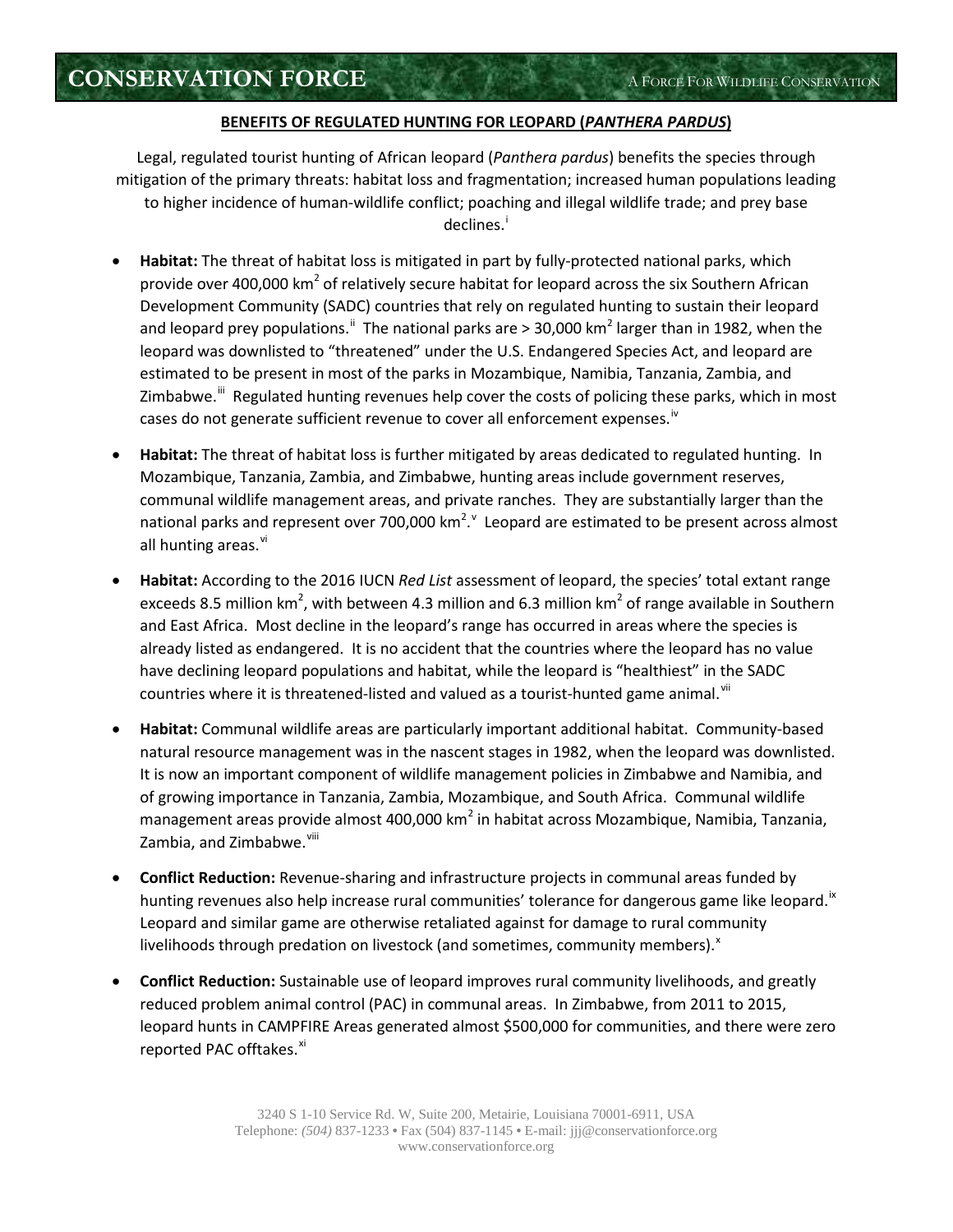- **Illegal Trade:** Illegal commercial trade in leopard parts occurs primarily in the North and West African countries in which the species is listed as endangered. Reports from SADC countries indicate that illegal commercial trade in leopard parts is low, suggesting the species appears to be valued more as regulated trophy trade than for illegal products in those countries.<sup>xii</sup>
- **Prey Base:** The 2016 IUCN *Red List* noted a 24% increase in ungulate species (leopard prey) in Southern Africa. This healthy prey base helps to sustain the healthy leopard population in the SADC. The West and Central African countries facing the highest levels of bushmeat poaching and prey base depletion do not rely on regulated hunting as a basis for their national conservation policies. <sup>xiii</sup>



Photo Credit: Duncan Watson

- **Regulated Hunting:** In the SADC countries, leopard hunting is regulated by the Convention on International Trade in Endangered Species (CITES) Resolution Conf. 10.14, which sets a maximum annual export quota for each country requesting trade in sport-hunted leopard trophies. $x^{x+y}$ Compliance with these quotas is overseen by the CITES Secretariat, Animals Committee, Standing Committee, and Parties.<sup>xv</sup>
- **Regulated Hunting:** Leopard hunting is further regulated by national laws and policies that have been "beefed up" in the past few years in response to expressed concerns. For example, over the past several years, the SADC countries have invested in greater leopard management, which had not been a prior area of focus because the species was considered so numerous. Among other things, Namibia has been conducting a national leopard survey funded by the government and hunting operators. Zimbabwe held its first workshop on leopard (2012), which led to reduced quotas and increased size limits.<sup>xvi</sup> Tanzania imposed a limit on the length of lawful leopard trophies (2015).<sup>xvii</sup> were supported by sufficient data given the country's small population.<sup>xviii</sup> The Southern African South Africa imposed a zero quota in 2015 due to the inability to find that leopard hunting offtakes range states held their first regional Large Carnivores Workshop in February 2018 to share data and establish common practices and data collection points.
- **Regulated Hunting:** Leopard hunting offtakes are typically low. In Mozambique, 60 leopard were hunted in 2015, fulfilling half the national CITES export quota. In South Africa, 36 leopard were hunted in in 2015. In Tanzania, 139 leopard were hunted in 2015/2016 from a quota of 500. xix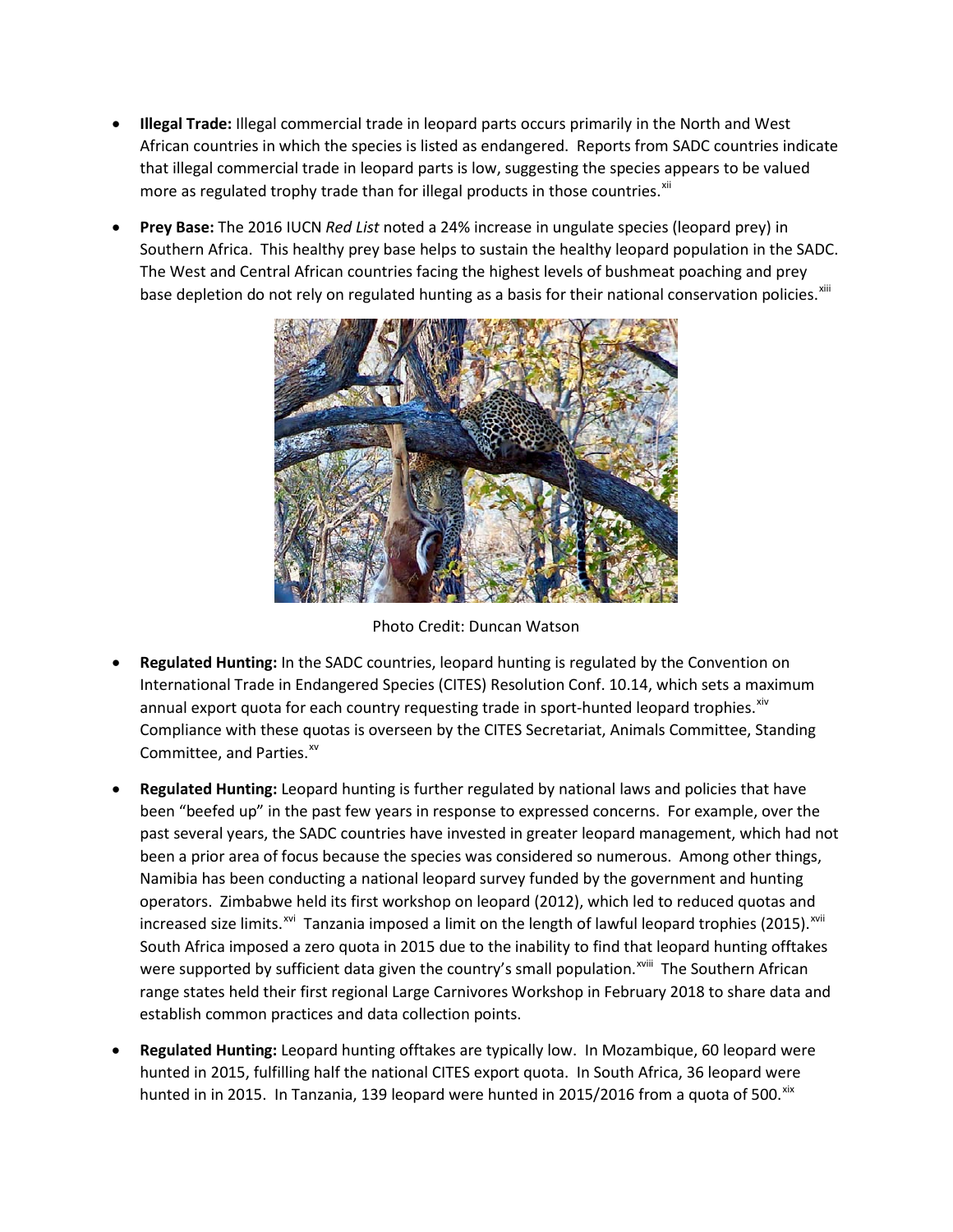• **Regulated Hunting:** Leopard are on quota in far more countries and on far more blocks than any other species in Mozambique, Namibia, Tanzania, Zambia, and Zimbabwe.<sup>xx</sup> Income from leopard leopard and prey species.<sup>xxiii</sup> safaris is crucial to both national wildlife authorities, which rely in large part on income from regulated hunting to fund enforcement and management activities,<sup> $xi$ </sup> and to hunting operators, as leopard hunting generates the second-most income of any species in Tanzania and Zambia, the third-most income in Zimbabwe and Namibia, and the fourth-most income in Mozambique.<sup>xxii</sup> Leopard hunts are also required to be fairly long—an average of 14 days (12 in Mozambique, 16 in Tanzania), which generates daily fees that operators reinvest in anti-poaching and management activities. On average, hunting operators invest approximately \$80,000 in anti-poaching each year, which reduces the burden on the government wildlife authority and increases protected habitat for

v<sup>i</sup> Presentations at the first Southern African Large Carnivore Management Meeting (2018).

i A.B. Stein et al., *Panthera pardus*, IUCN Red List (2016), unpaginated.

<sup>&</sup>lt;sup>ii</sup> Mozambique: ~88,000 km<sup>2</sup>, National Administration for Conservation Areas, *Comment on U.S. Endangered* Species Act Review of the Leopard (Jan. 2017), p. 3; South African: ~40,000 km<sup>2</sup>, South African National Parks, https://www.sanparks.org/about/; Tanzania: ~58,000 km<sup>2</sup>, Ministry of Natural Resources and Tourism, *Comment on ESA Status Review of the Africa Leopard (Panthera pardus) in Tanzania* (2017), p. 3; Zambia: ~64,000 km<sup>2</sup> , Country Presentation (Nov. 2015); Zimbabwe:  $\sim$ 28,000 km<sup>2</sup>, Parks and Wildlife Management Authority, *Enhancement and Non-Detrimental Findings for Panthera leo in Zimbabwe* (Oct. 2016).

III Presentations at the first Southern African Large Carnivore Management Meeting (2018).

iv P.A. Lindsey et al., *The Performance of African Protected Areas for Lions and Their Prey*, 209 Biological Conservation (2017), p. 138.

 $\rm v$  Note the figures are not available for Namibia and South Africa. In South Africa, note that private ranches are almost five times larger than the national parks. Mozambique:  $\approx$ 135,000 km<sup>2</sup> ( $\approx$ 1.5 times larger than the national parks), National Administration for Conservation Areas (2017), p. 3; Tanzania: ~304,000 km<sup>2</sup> (~5 times larger than the national parks), Ministry of Natural Resources and Tourism (2017); Zambia:  $\sim$ 180,000 km<sup>2</sup> (2.8 times larger than the national parks), Country Presentation (2015); Zimbabwe: over 88,000 km<sup>2</sup> (3.1 times larger than the national parks, and without including all conservancies or communal land), Parks and Wildlife Management Authority (2016).

<sup>&</sup>lt;sup>vii</sup> Stein (2016).

viii National Administration for Conservation Areas (2017), p. 3; Namibian Association of Conservancy Support Organizations, *The State of Community Conservation in Namibia* (2015); Ministry of Natural Resources and Tourism (2017); Zambia Country Presentation (2015); CAMPFIRE Association, *Press Statement on Lifting of the Suspension of Elephant Trophy Imports into America* (Nov. 21, 2017), https://www.campfirezimbabwe.org/index.php/newsspotlight/26-press-statement-21-november-2017.

<sup>&</sup>lt;sup>ix</sup> For example, in Namibia, safari hunting revenues are essential to keeping at least 52 communal conservancies operating and providing over 50,000 km<sup>2</sup> in habitat, over 250 jobs, and over N\$ 45 million. NACSO (2015); R. Naidoo et al., *Complementary Benefits of Tourism and Hunting to Communal Conservancies in Namibia*, 30 Conservation Biology (Jan. 8, 2016). In Tanzania, from 2013 to 2015, a sample of 27 hunting operators contributed over \$3.1 million in community investment and created over 1,200 permanent jobs. Conservation Force, *Tanzania Operators Summary Report* (2016). In Zimbabwe, CAMPFIRE operates on the basic principle that people are more tolerant of the negative effects of living with wildlife if wildlife has value for them. CAMPFIRE revenues accrue from regulated hunting in communal areas, including leopard hunting, and "are used to support a variety of social services that benefit a large proportion of the local community." CAMPFIRE Association, *The Role of Trophy Hunting of Elephant in Support of the Zimbabwe CAMPFIRE Program* (Dec. 2016).